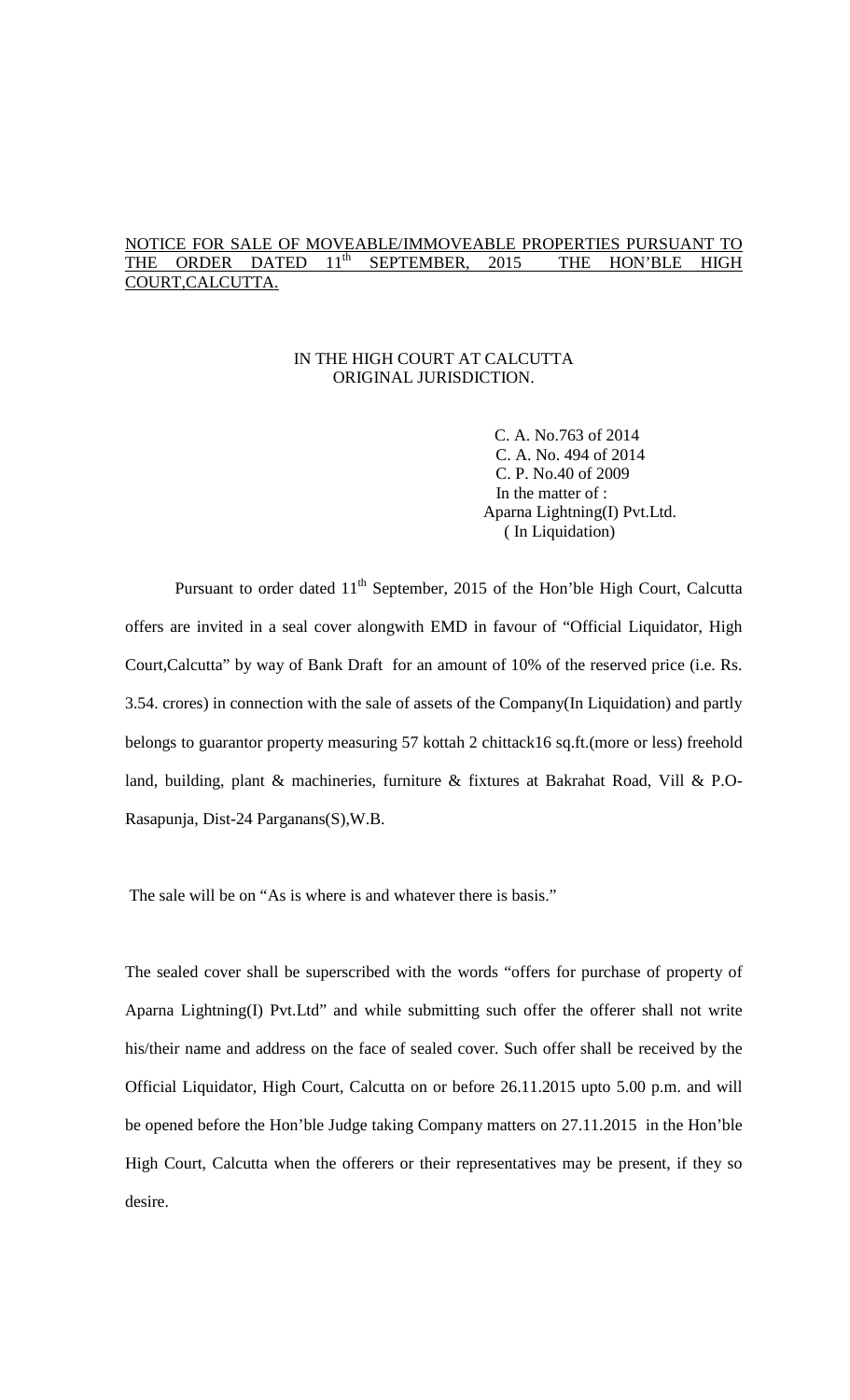Any new offerer may also be present to participate provided such offerer submits a Bank draft equivalent to 10% of the offered amount which should be more than reserve price for the entire property favouring Official Liquidator, High Court, Calcutta, before the start of the auction.

No purchaser will be allowed to bid an auction in the name of nominee or nominees.

The entire properties mentioned herein are in absolute possession of the Official Liquidator and the Secured Creditor, i.e. State Bank of India.

Inspection of the abovesaid property will be allowed to the intending purchaser on after written request to the Official Liquidator ,High Court,Calcutta.

Dated this 9<sup>th</sup> day of November, 2015.

## (K. S. PRADHAN)

 OFFICIAL LIQUIDATOR, High Court, Calcutta, 9,Old Post Office Street,  $5^{\text{th}}$  floor, Calcutta-700 001.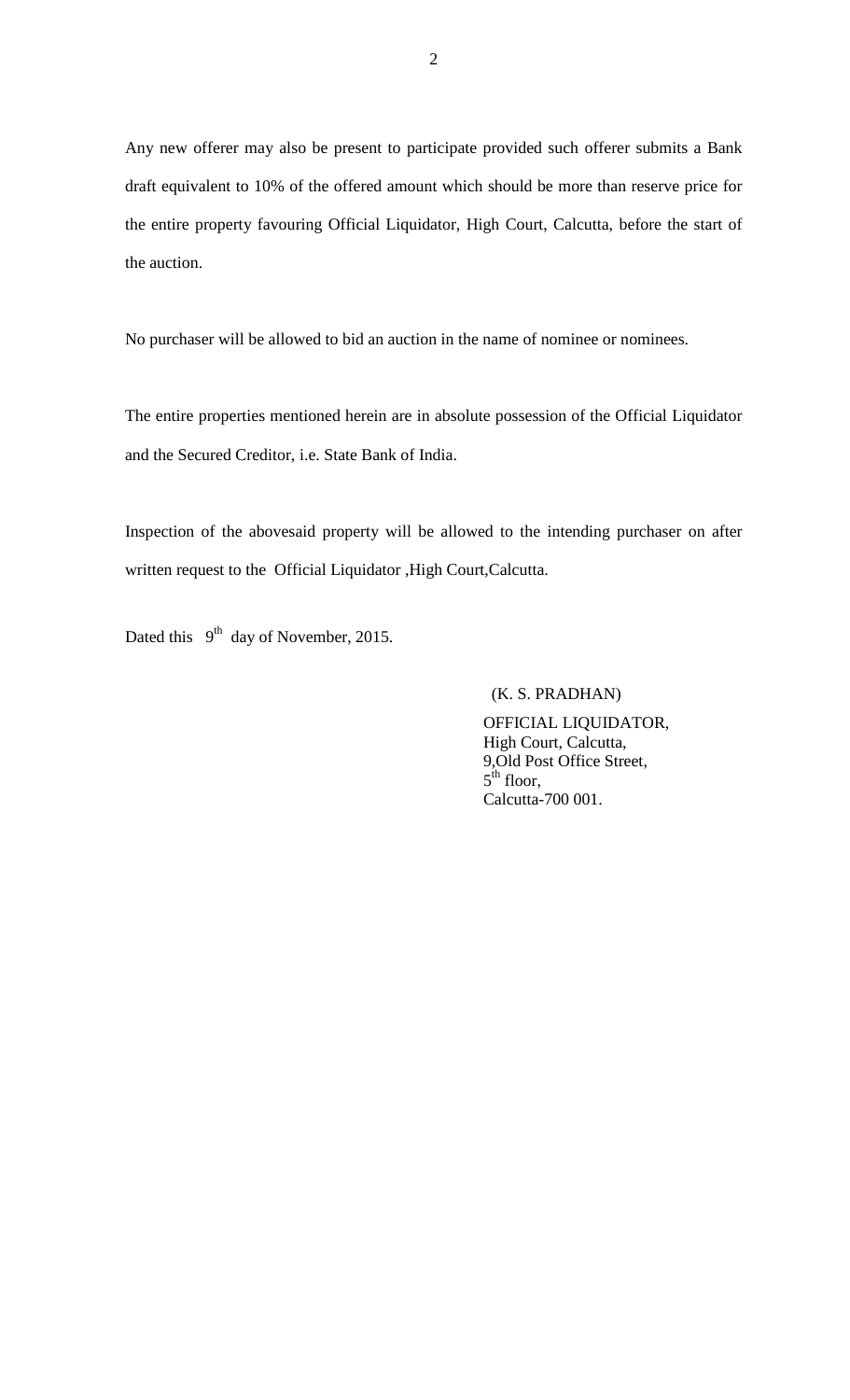#### **TERMS & CONDITIONS**

- · The properties shall be sold on "AS IS WHERE IS WHATEVER THERE IS" basis.
- · The property shall not be sold below the reserve price mentioned in the **Sale Notice.** Intending bidders are required **to deposit the earnest money deposit (EMD) which is 10% of Reserve Price, by way of demand draft payable at Kolkata and favouring "Official Liquidator, High Court, Calcutta."**
- The said deposit shall be adjusted in case of successful bidding, otherwise the same will be refunded. The EMD will not carry any interest.
- The offer along with the aforesaid EMD should be made in a plain application mentioning in detail Name, Address, Telephone No. of intending bidder along with Demand Draft No and Date in a sealed cover superscribed "Offer for purchase of property of M/s.Aparna Lightning (India) Pvt Ltd" so as to reach the office of The Official Liquidator, 9, Old Post Office Street, High Court,Calcutta-700 001 on or before 26.11.2015 by 5.00 p.m
- · Offer so received by the undersigned will be opened and considered on 27.11.2015 **at Hon'ble High Court, Calcutta, at 2.00 p.m**. in presence of Hon'ble Judge taking company matters, High Court, Calcutta. After opening the tenders, the intending bidders may be given opportunity at the discretion of the Hon'ble High Court, Calcutta to have interest bidding to enhance the offer price.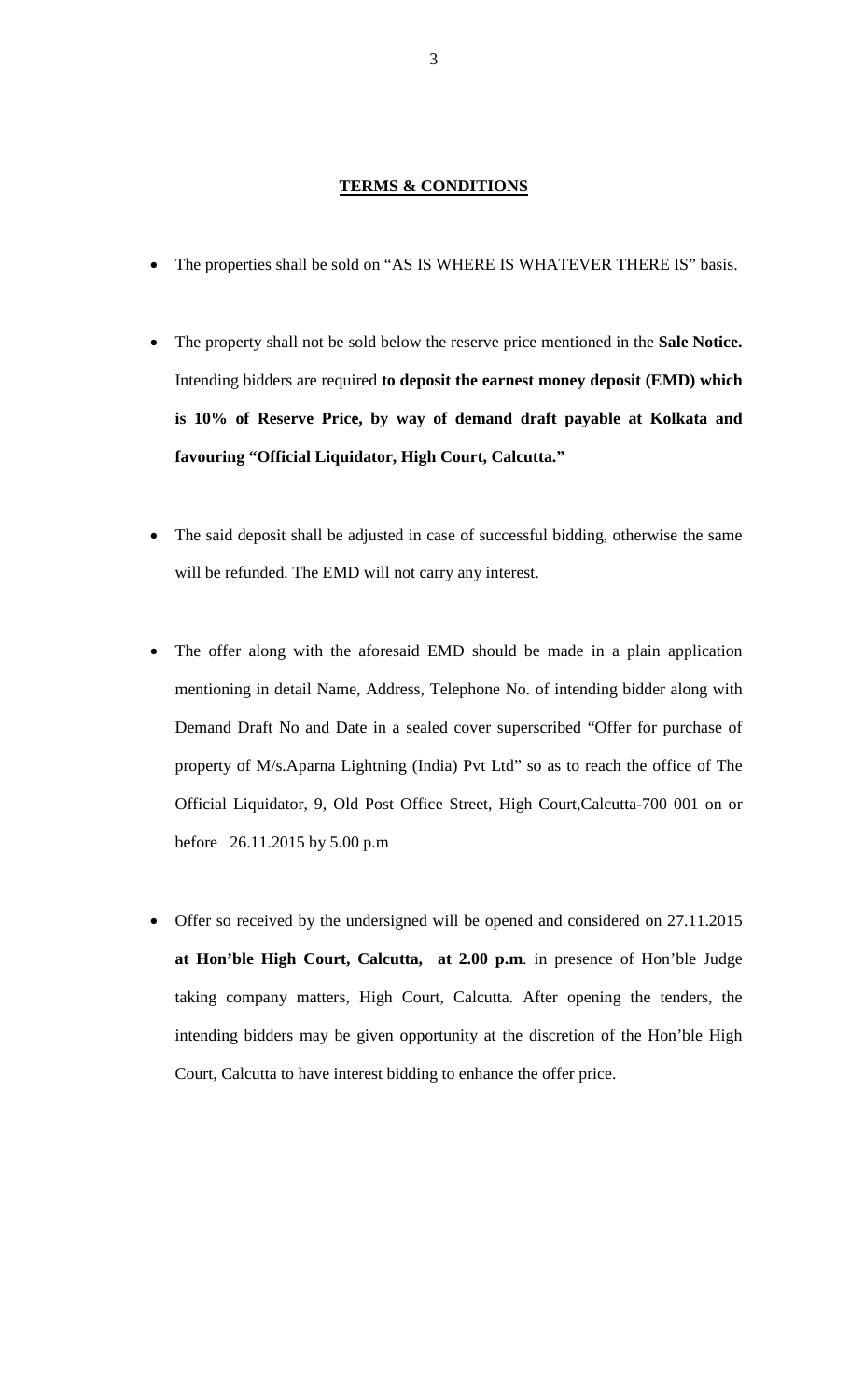- The successful bidder shall deposit 25% of highest bid price, adjusting the EMD paid already, within 48 hours of the acceptance of offer in respect of sale, failing which the EMD shall be forfeited.
- The balance 75% of the sale price shall be payable on or before  $15<sup>th</sup>$  day from the date of confirmation of the sale by the Hon'ble High Court, Calcutta. In case of failure to deposit this balance amount within the prescribed period, the amount deposited shall be forfeited. It is made clear that this would not prevent the Hon'ble Court from fixing any other date for such deposit or extending such time even if such time has expired on such terms and condition as the Hon'ble Court may deem fit and proper.
- The Hon'ble Court reserves the right to accept the highest offer or any offer or reject any or all the tenders without assigning any reasons thereof.
- The successful purchaser would bear the statutory dues, taxes, charges/fees payable for conveyance such as stamp duty, registration fee, incidental expenses etc. as applicable as per law. The undersigned will not be responsible for any charge, Lien, encumbrances or any other dues to the Government or anybody in respect of the property put into sale. The sale will be confirmed on deposit of entire sale consideration subject to confirmation by the Hon'ble High Court, Calcutta.

Date : 09.11.2015 Place : Kolkata.

> (K. S. PRADHAN) OFFICIAL LIQUIDATOR, High Court, Calcutta, 9,Old Post Office Street,  $5<sup>th</sup>$  floor, Calcutta-700 001.